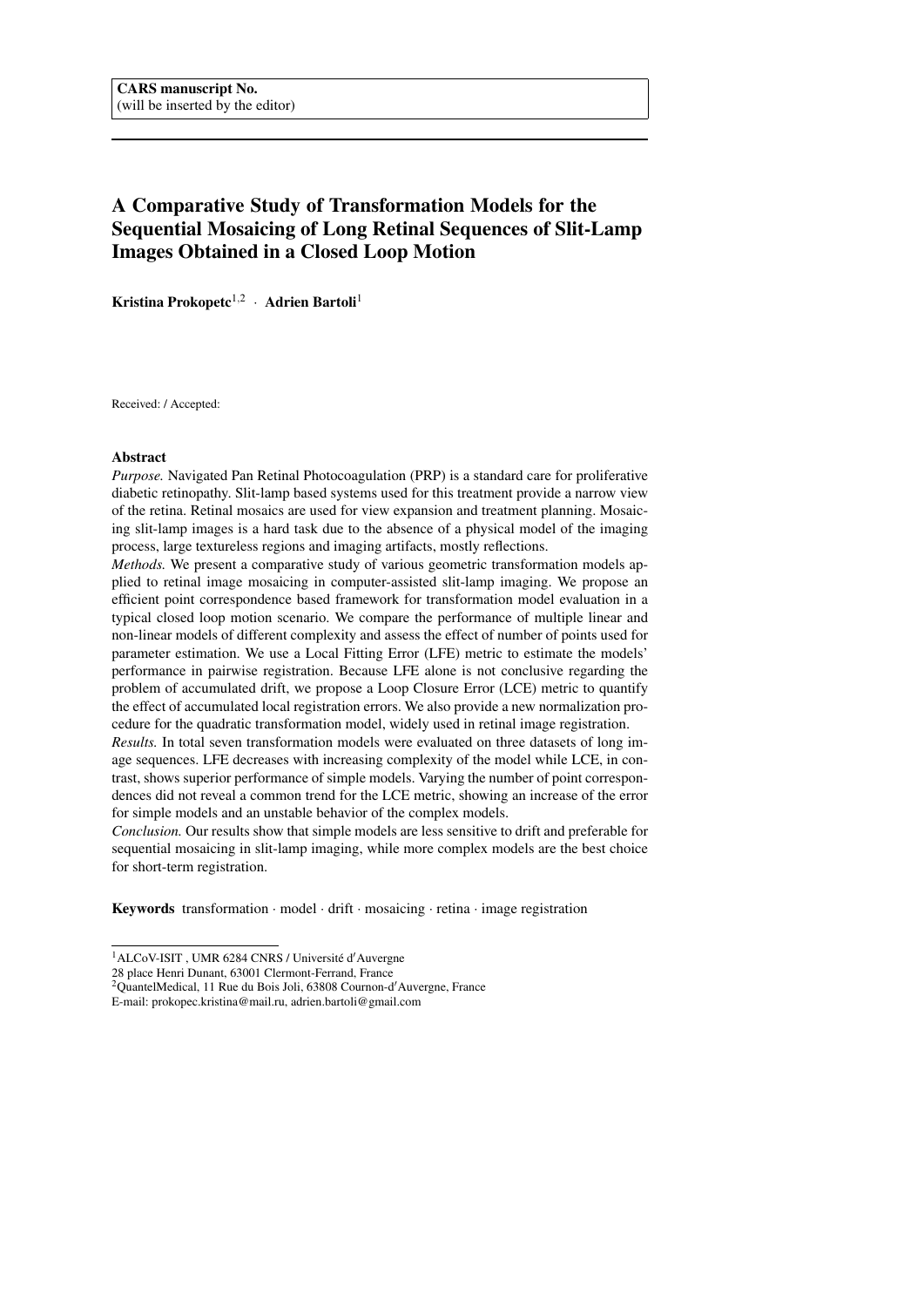## 1 Introduction

Proliferative diabetic retinopathy is a major cause of visual impairment and blindness among people with diabetes. Early detection and treatment can reduce the risk of blindness [11]. The currently used standard treatment is Pan Retinal Photocoagulation (PRP) where a therapeutic laser is used to make tiny burns on the affected areas of the retina. Conventional PRP through the slit-lamp with manual navigation has been the standard for laser delivery for many decades. However, sequential improvements in the past ten years led to the development of computer guided photocoagulation systems with integrated imaging and automatic navigation [6, 9, 10]. Although the visible area of the retina is smaller with the slit-lamp, compared with images acquired by non-mydriatic fundus photography [9, 4], magnification, expansion and control offered by the slit-lamp makes it a very popular choice for laser delivery in the clinical environment [2]. The imaging set-up is based on the eyepiece and microscope optics of the slit-lamp and the magnifying contact lens attached to the eye such that slit illumination is projected onto the retina (Figure 1a). This set-up is used to perform retinal examination and treatment where the ophthalmologist typically explores the retina in closed loop manner starting from the optic nerve. Images obtained with this device have a narrow field of view (FOV). Thus, only small thin portions of the retina can be visualized (Figure 1b). Obtaining the larger view can greatly facilitate the delivery of PRP and treatment planning.



Fig. 1: Retinal image mosaicing with a slit-lamp. (a) slit-lamp system developed in QuantelMedical, France, (b) typical slit-lamp image, (c) example of drift on the mosaic: the white arrows show a misaligned vessel.

Computer-assisted retina mosaicing for view expansion using a slit-lamp device has been recently proposed [18, 17] and integrated in the slit-lamp system of QuantelMedical, France (Figure 1a). A map of the retina is built in real-time using a combination of direct and feature-based tracking. Direct visual tracking uses color discrepancy to infer motion without the need to extract image features [8,21]. The objective is to find the parameters of a transformation model that aligns the reference image of a target object to its current image so that a chosen similarity measure between the two images is maximized. It is combined with feature-based tracking to perform re-initialization if the target is lost [17]. Retinal mosaics built with this method suffer from accumulated drift induced by sequential mapping (Figure 1c). This causes misalignment artifacts and degrades the visual quality. The influen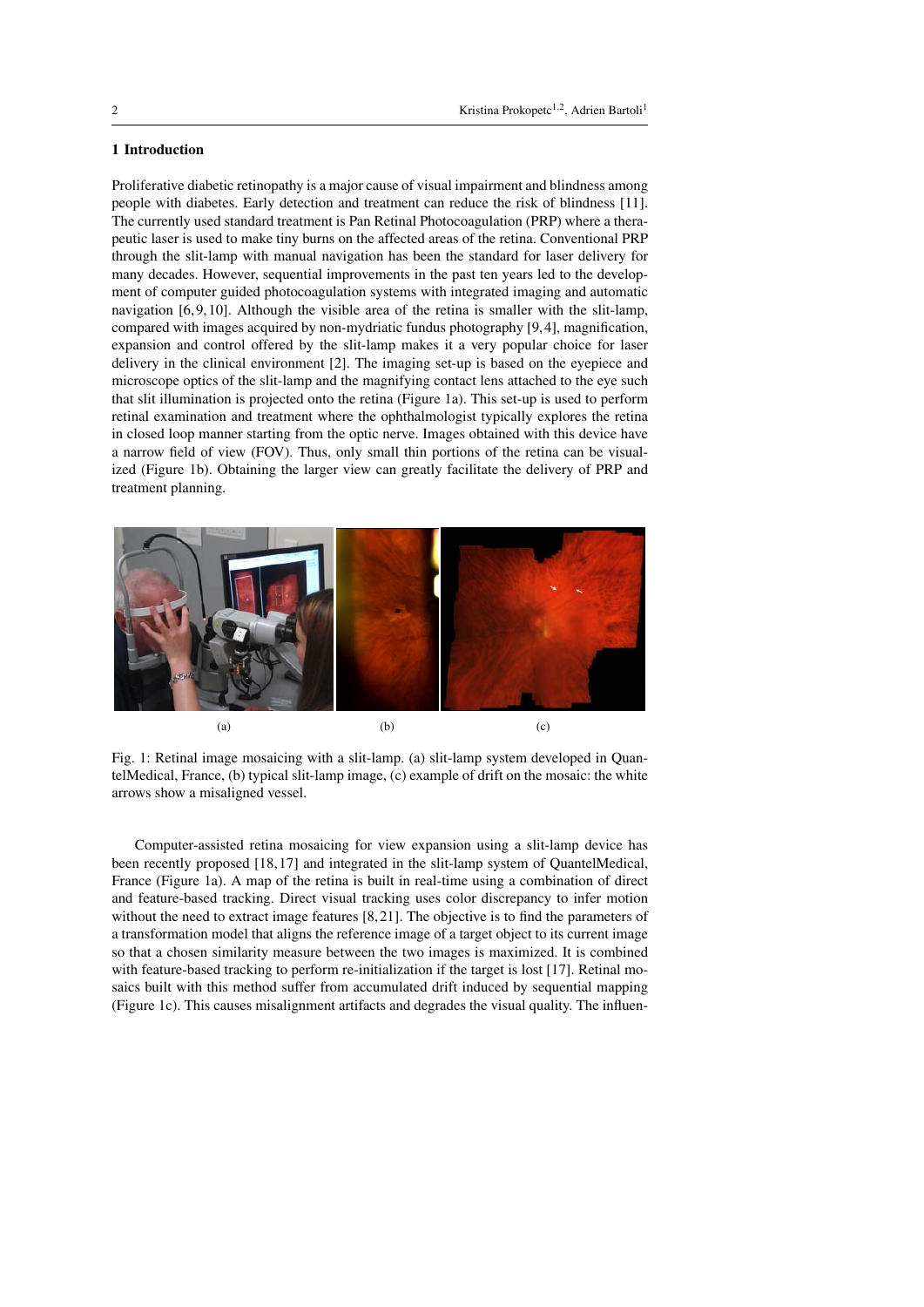tial factors are *(i)* the small number of features away from the optic nerve, *(ii)* the geometric transformation model, *(iii)* the distortion induced by the geometry of the eye and the contact lens and *(iv)* the fitting algorithm.

The majority of existing works on retinal image registration and mosaicing uses images obtained from a fundus camera  $[1, 23, 19, 5, 22]$ . The quality of this type of images is higher. They have fewer specular reflections, good contrast and almost no blur. The transformation models applied in these works include translation, rigid (translation and rotation), similarity, affine and quadratic. On the other hand, slit-lamp images were covered only in [2, 18]. This type of data is degraded by an uneven illumination which comes from outside the eye, especially from the contact lens. It creates viewpoint dependent artifacts, glare and specular reflections. The results recently presented in [18] demonstrate the use of the rigid transformation model. Despite the variety of works which report on different transformation models for retinal image registration, only a few address their comparison and evaluation. Four transformation models (translation, affine, quadratic and radial distortion correction) were evaluated on different image modalities in [12, 14]. These works, however, do not consider the mosaicing of long image sequences obtained in a closed loop motion which is exemplary for retinal examination with the slit-lamp. Thus, they do not address the problem of accumulated registration errors and drift.

We present a comparative study of seven geometric transformation models on the subject of their performance in sequential retinal image mosaicing of slit-lamp images. We evaluate multiple models from existing works on retina image mosaicing as well as the homography and the Thin-Plate Spline (TPS). We independently investigate the effects of model's complexity and the number of point correspondences on drift accumulation. We propose a new evaluation framework and error metric to compute the amount of drift. We also derive a normalization procedure for the quadratic model [5]. The normalization of the homography is well known [7] but for the quadratic model, however, it was not. Our normalization method improves the quadratic model fitting.

#### 2 Materials and Methods

#### 2.1 Slit-lamp Imaging and Geometric Assumptions

We used image sequences of retinal examination performed on volunteers in a University Hospital of Saint-Etienne, France. The navigated PRP system developed at QuantelMedical was used. The images were captured with a CCD camera at 60fps. Typical videos are between 2-3 minutes long. The retina is illuminated with a narrow light beam focused using a direct contact lens. The standard way of retinal examination is to perform a closed loop motion starting from the optic nerve, moving to the periphery and coming back. The camera is fixed on the moving base controlled by the ophthalmologist and undergoes translation only. Small rotations caused by head tilts occasionally occur. The spherical curvature of the retina has relatively low depth variation. The system's optics include several parts moving independently, namely the contact lens and the camera. Therefore, *the imaging device cannot be calibrated* (the relationship between a pixel's position in an image and the corresponding line of sight varies in time). Thus, there is no simple physically valid transformation to relate the images geometrically. This makes mosaicing tremendously difficult.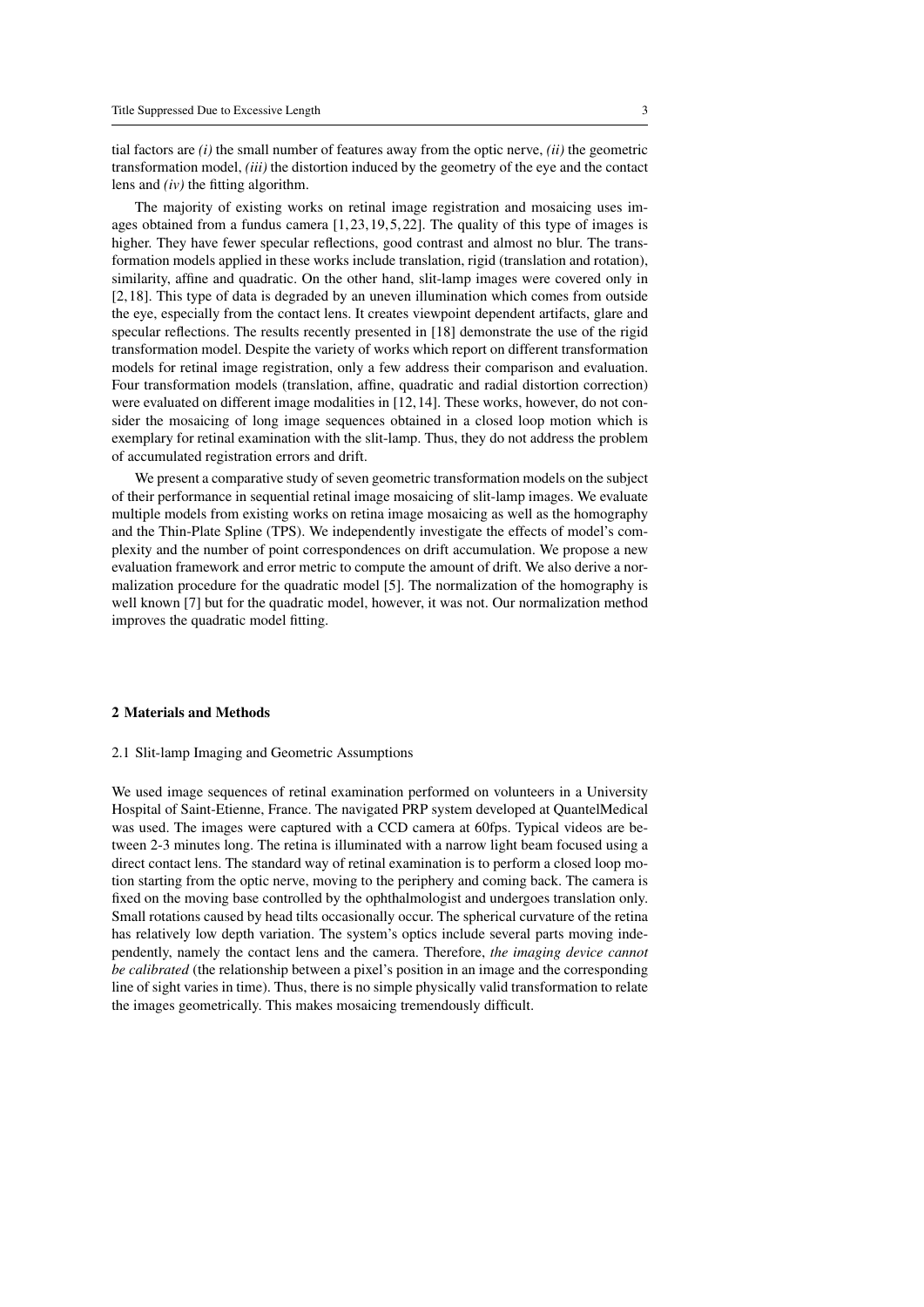# 2.2 Transformation Models

Previous works do not conclude on which model can best approximate the image transformation in retinal image mosaicing. Thus, we have specifically choosen to evaluate the following seven transformation models: T - translation, as an intuitive choice reflecting the lateral motion of the camera; RG - rigid, is currently integrated in the mosaicing algorithm used in the slit-lamp device of QuantelMedical; SM - similarity and AF - affine models were chosen to check whether the modeling of slight eye movements during procedure improves accuracy;  $H$  - homography, as the widely used model in mosaicing [7,20];  $OD$  - quadratic, as a popular choice in retinal image registration [5]; and finally the TPS - Thin-Plate Spline with adaptive parameter smoothing [3] which might have a great potential of success due to its elastic properties. The properties of these models are summarized in Table 1.

|                                    | т   | RG  | <b>SM</b> | АF  | н  | OD  | TPS |
|------------------------------------|-----|-----|-----------|-----|----|-----|-----|
| DoF                                |     |     |           |     |    |     | 2k  |
| Linear w.r.t.<br>source points     | ves | yes | yes       | ves | no | no  | no  |
| Linear w.r.t.<br><i>parameters</i> | ves | no  | ves       | ves | no | ves | ves |

Table 1: Summary of the transformation models' characteristics. The Degrees of Freedom (DoF) define the number of estimated parameters. We label each model according to whether it is linear w.r.t. its parameters or the source point. *k* indicates the number of control points of the TPS.

## 3 Evaluation Framework

To evaluate the models' accumulated drift we propose a point correspondence based framework. The principle is to provide a noisy but outlier-free set of correspondences to minimize the effect of the fitting algorithm and evaluate the drift with an independent set of points transferred through a closed loop motion. We evaluate pairwise fitting and quantify how the model is able to connect the last and first frames in long-term image registration without using the closed loop constraint. Our framework consists of four main steps: *(1)* data acquisition and processing, *(2)* point correspondence selection, *(3)* transformation parameter estimation and *(4)* model accuracy evaluation through a number of tests. The details of each step are given below.

## 3.1 Data Acquisition

Three datasets were used in this study (Figure 2). Each dataset consists of an image sequence obtained from a retinal examination video where every 5th frame was taken. Two datasets (Figures 2a-b) were obtained from retinal examination videos of patients in the hospital. One dataset of a phantom eye was included as a simplified case where the phantom was fixed on a holder and the procedure did not involve a contact lens (Figure 2c). The length of the datasets is 254, 242 and 326 images respectively. The image size is  $720 \times 1280$  pixels. The numbers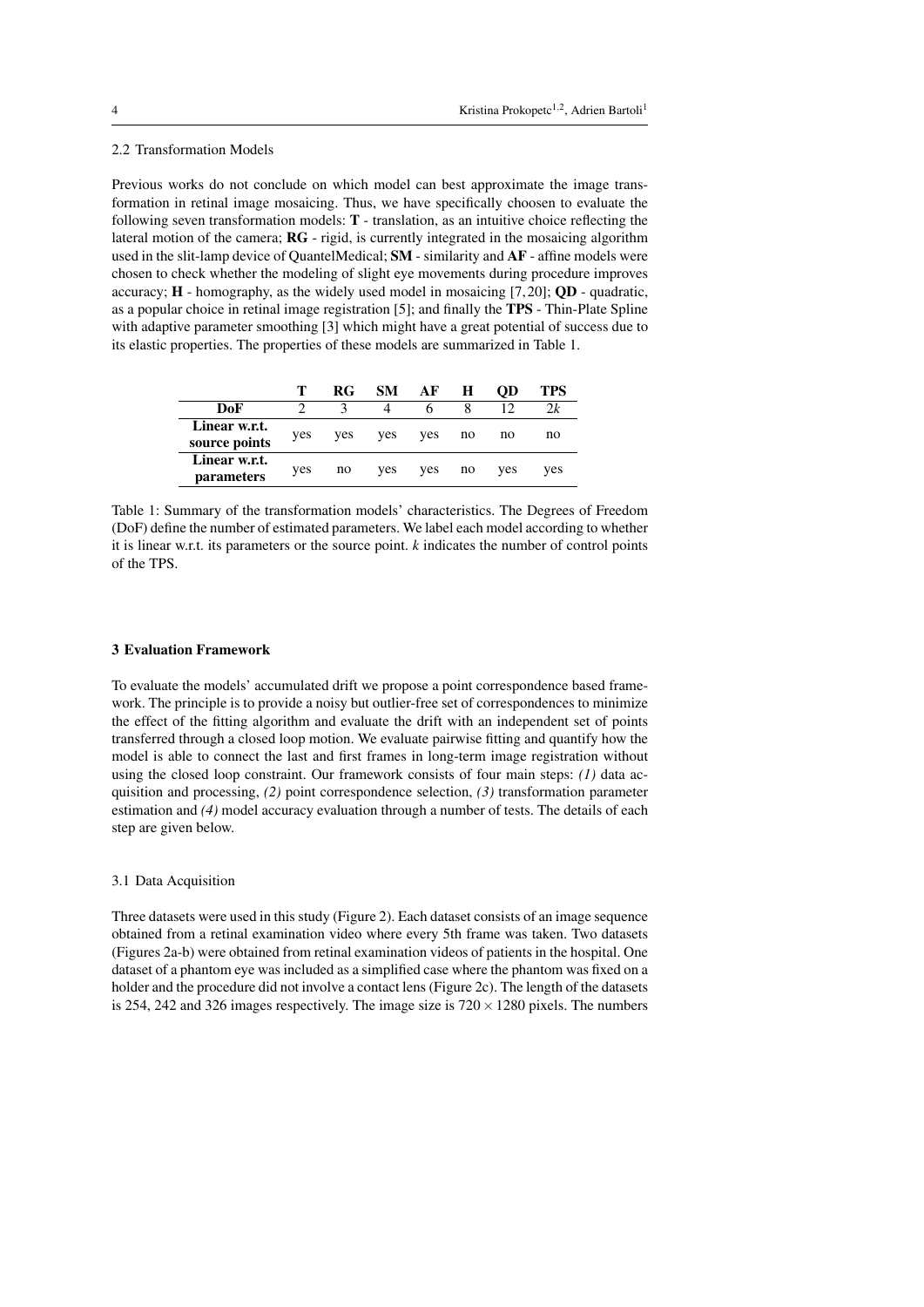of point correspondences for each dataset were not the same, resulting in as minimum 100 points per pair of frames and as maximum 400. Frames containing the minimum number of points were mostly on the periphery of the retina while frames containing more points were closer to the optic nerve. The size of the illumination slit was fixed according to the patients' comfort for the first two datasets. The visible part of the retina excluding regions of strong specularities covers at least 50% of the image.



Fig. 2: Sample image from each dataset.

## 3.2 Selection of Pairwise Point Correspondences

We segment the visible part of the retina and filter out strong specularities using intensity thresholding and morphological operations [17]. We then detect and extract key-points with Scale Invariant Feature Transform (SIFT) [15] and match them between consecutive frames. Matching is performed by measuring the *L*2 norm of the difference between key-point descriptors within a pair of frames, and the basic matching algorithm suggested by [15] to reject matches that are too ambiguous. A combination of automated and manual refinement steps are incorporated to exclude the remaining outliers. First we use a threshold on the points' relative displacement. The threshold is defined by summing the median and the median of absolute deviation of the points' displacement. Points which moved more than the computed threshold are discarded. Second, the manual checkup is performed with every set of point correspondences visualized on the associated images. The position of erroneous points is adjusted manually using a specifically developed Graphical User Interface (GUI) in Matlab. Thus, each dataset contains between 100 and 400 correspondences  $\mathbf{p} \longleftrightarrow \mathbf{q}$  obtained from *f* frame pairs in a closed loop  $I_1 \longleftrightarrow I_2 \longleftrightarrow ... \longleftrightarrow I_{f-1} \longleftrightarrow I_f \longleftrightarrow I_1$ .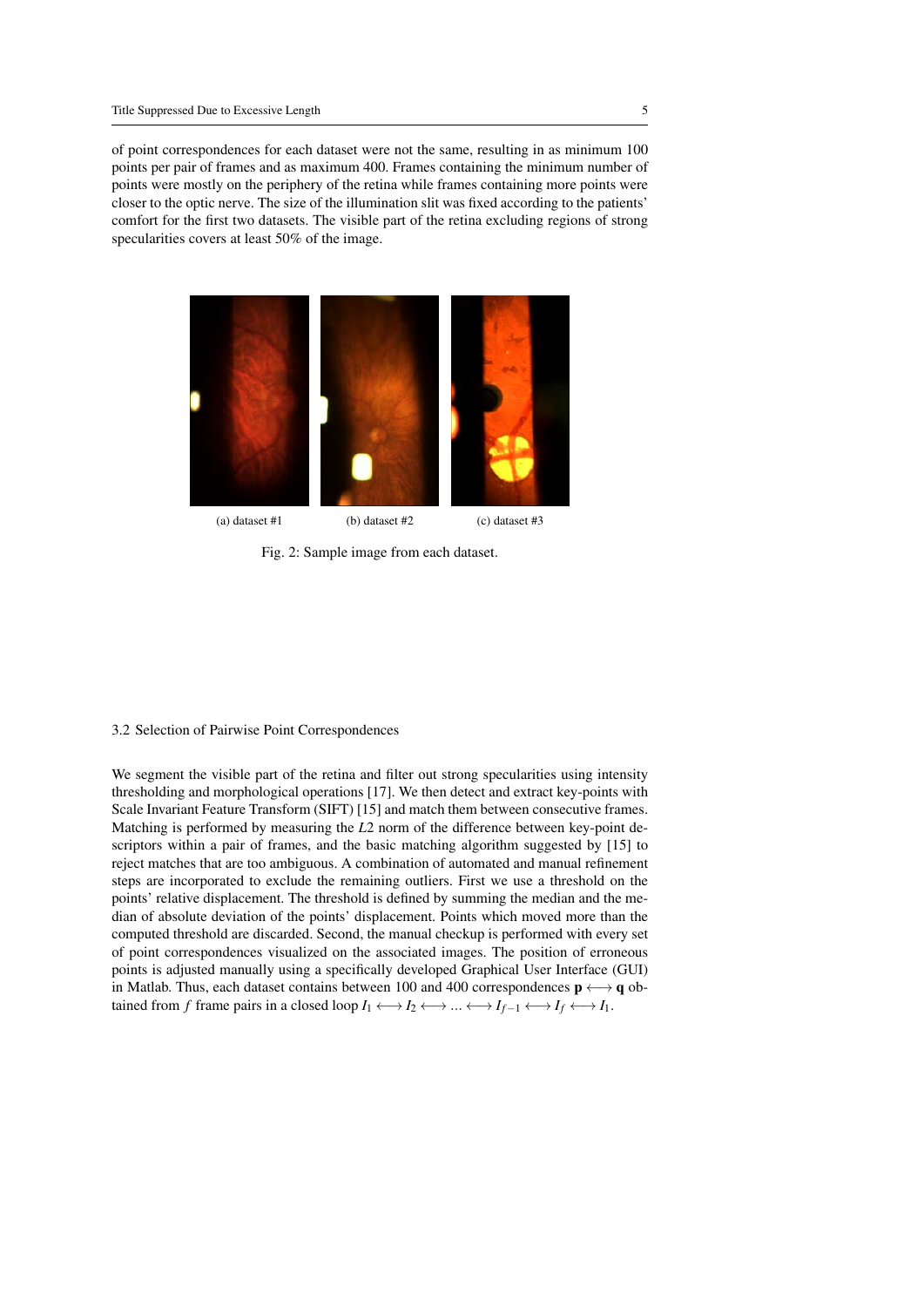

Fig. 3: Selection of point correspondences. (a) - original image, (b) - segmented image, (c) - point correspondences (subsampled for legibility).

#### 3.3 Transformation Parameter Estimation

#### *3.3.1 General Points*

A transformation function has the form  $w(\mathbf{p}, \theta)$  where  $\theta$  is a vector of transformation parameters. All transformations are estimated by minimizing the sum of squared transfer discrepancies. Due to the numerical instability of models containing cross terms and/or squared terms, as the homography and the quadratic models, the estimates might not be stable. This may be improved by data normalization, which has been well-studied for the homography [7] but not for the quadratic model. Typical image points may have various orders of magnitude. Their increase in squared and cross terms may cause the pixel coordinates to become very large. Normalization converts pixel coordinates e.g.  $p \in [1; 1000]$  to normalized coordinates e.g.  $p \in [-1, 1]$ . This is done by a simple affine transformation. The detailed explanation and substantiation of the normalization procedure for the homography can be found in [7] (Ch. 4.4.4). The question is whether it is possible to normalize the quadratic model with an affine transform; the answer is *yes*.

## *3.3.2 Quadratic Model Normalization Rules*

We derive normalization w.r.t. the rules of function compositions. Let  $N(\mathbf{p}) = \mathbf{Sp} + \mathbf{c}$ , where  $S \in \mathbb{R}^{2 \times 2}$ ,  $c \in \mathbb{R}^2$  be the normalization transform applied to the point correspondences from two consecutive frames. Let  $\tilde{Q}$  be the quadratic model estimated from normalized data, using [13] for instance. Thus, to compute *Q* the quadratic transform in pixel coordinates we write:

$$
Q(\mathbf{p}) = (D' \circ \tilde{Q} \circ N)(\mathbf{p}) = D'(\tilde{Q}(N(\mathbf{p})))
$$
\n(1)

where  $D'(\mathbf{p}) = \mathbf{E}\mathbf{p} + \mathbf{k}$ , where  $\mathbf{E} \in \mathbb{R}^{2 \times 2}$ ,  $\mathbf{k} \in \mathbb{R}^{2}$  is the denormalization transform from the second image such that  $N' \circ D' = D' \circ N' = I$ .

The quadratic model is the second order Taylor series expansion of the general transformation [5]:

$$
Q(\mathbf{p}) = \left[\mathbf{B}_{2\times3}|\mathbf{A}_{2\times2}|\mathbf{t}_{2\times1}\right]X(\mathbf{p})\tag{2}
$$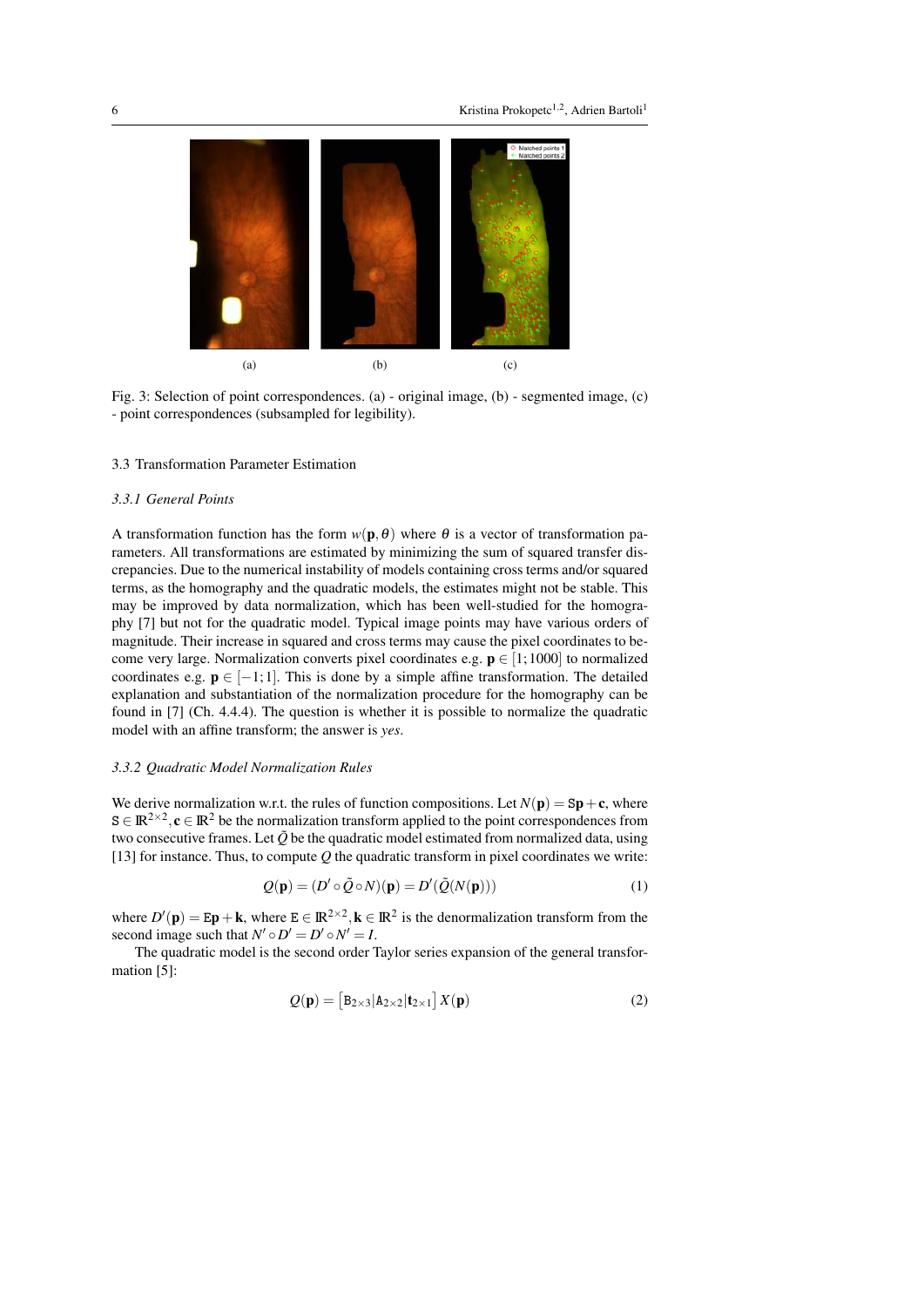where  $B \in \mathbb{R}^{2 \times 3}$ ,  $A \in \mathbb{R}^{2 \times 2}$ ,  $t \in \mathbb{R}^{2 \times 1}$  are the  $2^{nd}$ ,  $1^{st}$  and  $0^{th}$  order terms of the transformation,  $X(\mathbf{p}) = [x^2, xy, y^2, x, y, 1]^\top$ . We define a symmetric matrix  $\hat{\mathbf{B}}_x \in \mathbb{R}^{2 \times 2}$  to represent the quadratic and cross terms as:

$$
\mu(\mathbf{b}_x) \stackrel{\text{def}}{=} \begin{bmatrix} b_{11} & \frac{1}{2}b_{12} \\ \frac{1}{2}b_{12} & b_{13} \end{bmatrix} = \hat{\mathbf{B}}_x, \quad \nu(\hat{\mathbf{B}}_x) \stackrel{\text{def}}{=} \begin{bmatrix} \hat{b}_{11} \\ 2\hat{b}_{12} \\ \hat{b}_{22} \end{bmatrix} = \mathbf{b}_x
$$
 (3)

where  $\mathbf{b}_x^{\top} \in \mathbb{R}^{1 \times 3}$  is the first row of B and  $\mu(\mathbf{b}_x)$  is the 'packing' vector to matrix form and  $v(\hat{B}_x)$  its 'unpacking'. This is a simple reorganization of model's entries. Thus, with  $\mu \circ \nu = id$  and  $\nu \circ \mu = id$ , we have:

$$
\mathbf{v}(\hat{\mathbf{B}}_x)^{\top} \begin{bmatrix} x^2 \\ xy \\ y^2 \end{bmatrix} = \mathbf{p}^{\top} \hat{\mathbf{B}}_x \mathbf{p}, \quad \mathbf{b}_x^{\top} \begin{bmatrix} x^2 \\ xy \\ y^2 \end{bmatrix} = \mathbf{p}^{\top} \mu(\mathbf{b}_x) \mathbf{p}
$$
(4)

Each dimension of  $\tilde{O}$  can then be written as:

$$
\tilde{Q}_x(\mathbf{p}) = \mathbf{p}^\top \hat{\mathbf{B}}_x \mathbf{p} + \mathbf{a}_x^\top \mathbf{p} + t_x \tag{5}
$$

where  $\mathbf{a}_x^{\top} \in \mathbb{R}^{1 \times 2}$  is the first row of A and  $t_x$  is the first element of **t**.

First, to compose the quadratic model with a normalization transform *N* we use composition rules expressed in equation  $(1)$  and equation  $(5)$ . We write the composition as follows:

$$
(\tilde{Q}_x \circ N)(\mathbf{p}) = \frac{1}{2} (\mathbf{S}\mathbf{p} + \mathbf{c})^\top \hat{\mathbf{B}}_x (\mathbf{S}\mathbf{p} + \mathbf{c}) + \mathbf{a}_x^\top (\mathbf{S}\mathbf{p} + \mathbf{c}) + t_x
$$
(6)  

$$
= \frac{1}{2} \mathbf{p}^\top \mathbf{S}^\top \hat{\mathbf{B}}_x \mathbf{S}\mathbf{p} + (\mathbf{c}^\top \hat{\mathbf{B}}_x + \mathbf{a}_x^\top) \mathbf{S}\mathbf{p} + (\frac{1}{2} \mathbf{c}^\top \hat{\mathbf{B}}_x + \mathbf{a}_x^\top) \mathbf{c} + t_x
$$

$$
= \left[\frac{1}{2} \mathbf{v} (\mathbf{S}^\top \hat{\mathbf{B}}_x \mathbf{S})^\top (\mathbf{c}^\top \hat{\mathbf{B}}_x + \mathbf{a}_x^\top) \mathbf{S} (\frac{1}{2} \mathbf{c}^\top \hat{\mathbf{B}}_x + \mathbf{a}_x^\top) \mathbf{c} + t_x\right] X(\mathbf{p})
$$

which shows that  $\tilde{Q}_x \circ N$  is a quadratic transformation which follows that  $\tilde{Q}_y \circ N$  is a quadratic transformation too.

To compose the denormalization transform  $D'$  with the quadratic model resulting from equation (??), we follow the previous derivation and write the composition as follows:

$$
(D' \circ Q)(\mathbf{p}) = \mathbf{E}(\left[\mathbf{B}|\mathbf{A}|\mathbf{t}\right]X(\mathbf{p})) + \mathbf{k} = \left[\mathbf{E}\mathbf{B}|\mathbf{E}\mathbf{A}|\mathbf{E}\mathbf{t} + \mathbf{k}\right]X(\mathbf{p})\tag{7}
$$

which shows that  $D' \circ Q$  is a quadratic transformation. Consequently, this establishes that,  $D' \circ \tilde{Q} \circ N$  is a quadratic transformation too and that normalized estimation of the quadratic transformation is possible.

## *3.3.3 Normalized Estimation of the Quadratic Transformation*

The following steps summarize the normalization procedure and parameter estimation for the quadratic model:

- 1. **Normalize:** compute  $N$  and  $D'$  using point correspondences from two consecutive images  $\mathbf{p} \longleftrightarrow \mathbf{q}$ .
- 2. Fit  $\tilde{O}$ : apply the LLS algorithm [13] to the point correspondences  $\mathbf{p} \longleftrightarrow \mathbf{q}$  to obtain  $\tilde{O}$ .
- 3. Find Q: compute  $(\tilde{Q}_x \circ N)(p)$  using equation (??) and apply equation (6) to obtain the final *Q*.

We denote the normalized quadratic model as **QDn** and include it for evaluation. The effect of this normalization is also discussed and illustrated in §4.1.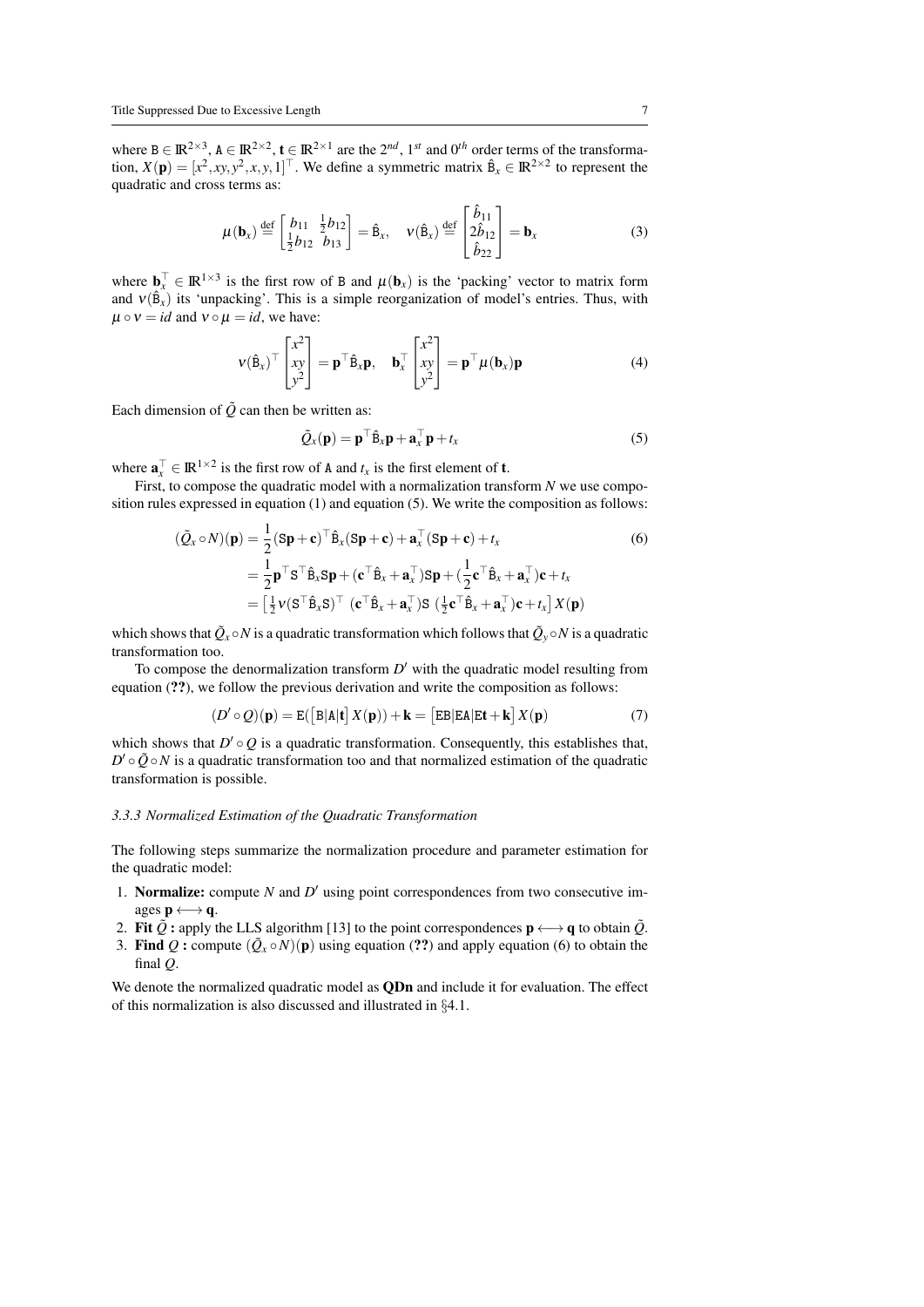# 3.4 Evaluation

To independently evaluate the effect of the model complexity and of the number of point correspondences we analyze two types of error metrics (Figure 4 and 5). We compute the Local Fitting Error (LFE) - the discrepancy of data point and corresponding model estimate in pixels, to evaluate model fitting in pairwise registration as follows:

$$
\xi_{LFE} = \sqrt{\frac{1}{n} \sum_{i=1}^{n} ||\mathbf{q}_i - w(\mathbf{p}_i, \theta)||^2}
$$
(8)

where  $\mathbf{p}_i \longleftrightarrow \mathbf{q}_i, i = 1, ..., n$  are all the point correspondences.



Fig. 4: The Local Fitting Error quantifies pairwise registration error.

We propose a Loop Closure Error (LCE) metric. This shows how the composition of estimated transformations affects the global registration and accumulated drift. The idea is to initialize a uniform grid of points  $g_1, \ldots, g_l$  at the first frame of the sequence and use the set of pairwise estimated transformations applied sequentially to transfer the grid throughout the sequence. The discrepancy between the initial and resulting sets of points is then measured in pixels as follows:

$$
\xi_{LCE} = \sqrt{\frac{1}{l} \sum_{i=1}^{l} ||g_i - \zeta||_2^2}
$$
 (9)

where  $\zeta = w(...(w(g_i, \theta_{1,2}))..., \theta_{f,1}).$ 

## 4 Results and Discussion

Our evaluation has two parts. In Part I the ξ*LFE* and ξ*LCE* metrics were computed for every model on three datasets where all the pairwise point correspondences were used for parameter estimation. This is to analyze how the model complexity affects the local registration error and accumulated drift. The narrow FOV, poorly textured regions of the retina and small amount of landmarks sometimes complicates the automatic detection of a sufficient number of point correspondences. A suitable transformation model has to cope with this limitation. Thus, in Part II we study the effect of varying the number of point correspondences.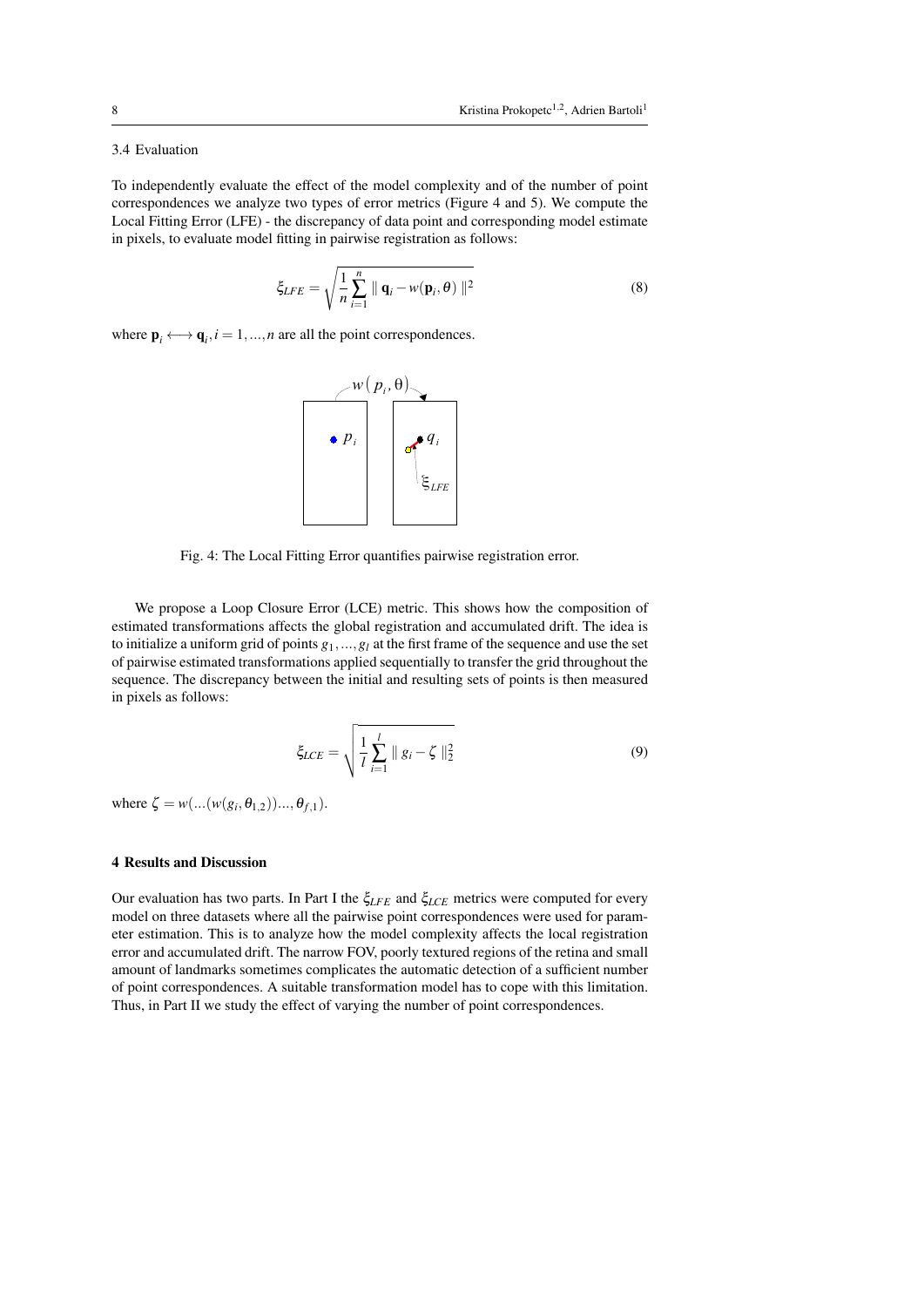

Fig. 5: The proposed Loop Closure Error quantifies how well the model captures the closed loop motion.

# 4.1 Part I: Effect of Model Complexity

The results show that ξ*LFE* decreases with increasing complexity of the model (Table 2). We found that T, RG and SM provide similar results. The difference between RG and SM is negligible. This is because isotropic scaling is almost minimal in slit-lamp imaging. H, despite its complexity over AF, generally gives similar results to AF and even inferior in datasets #2 and #3. This raises the question of whether perspective matters. The answer would be *no*. Modeling perspective is not useful for curved retina and purely lateral motion of the camera. Finally, the TPS provides the smallest ξ*LFE* in datasets #1 and #2 and QD gives the smallest ξ*LFE* in dataset #3.

|            | dataset #1    |               |             | dataset #2    | dataset # $3$ |               |  |
|------------|---------------|---------------|-------------|---------------|---------------|---------------|--|
|            | $\zeta_{LFE}$ | $\zeta_{LCE}$ | $\xi_{LFE}$ | $\zeta_{LCE}$ | $\xi$ LFE     | $\zeta_{LCE}$ |  |
| т          | 3.185         | 62.906        | 3.165       | 18.441        | 3.179         | 59.892        |  |
| RG         | 3.164         | 57.262        | 3.066       | 50.288        | 3.161         | 75.162        |  |
| <b>SM</b>  | 3.162         | 72.473        | 3.064       | 49.743        | 3.158         | 76.175        |  |
| AF         | 3.105         | 102.150       | 2.986       | 78.785        | 3.056         | 221.050       |  |
| H          | 3.073         | 201.950       | 3.000       | 333.650       | 3.066         | 351.390       |  |
| <b>TPS</b> | 3.019         | 125.150       | 2.864       | 275.920       | 2.971         | 191.790       |  |
| <b>OD</b>  | F(28)         | F(28)         | F(149)      | F(149)        | 2.762         | 478.070       |  |
| ODn        | F(56)         | F(56          | 2.866       | 254.870       | 2.886         | 236.330       |  |

Table 2: Average ξ*LFE* and ξ*LCE* across the different datasets.

ξ*LCE*, in contrast, shows the superior performance of simpler models. RG gives the smallest  $\zeta_{LCE}$  for dataset #1, while T is best in datasets #2 and #3. Following the same pattern as for ξ*LFE*, RG and SM have errors with difference close to 1 pixel for datasets #2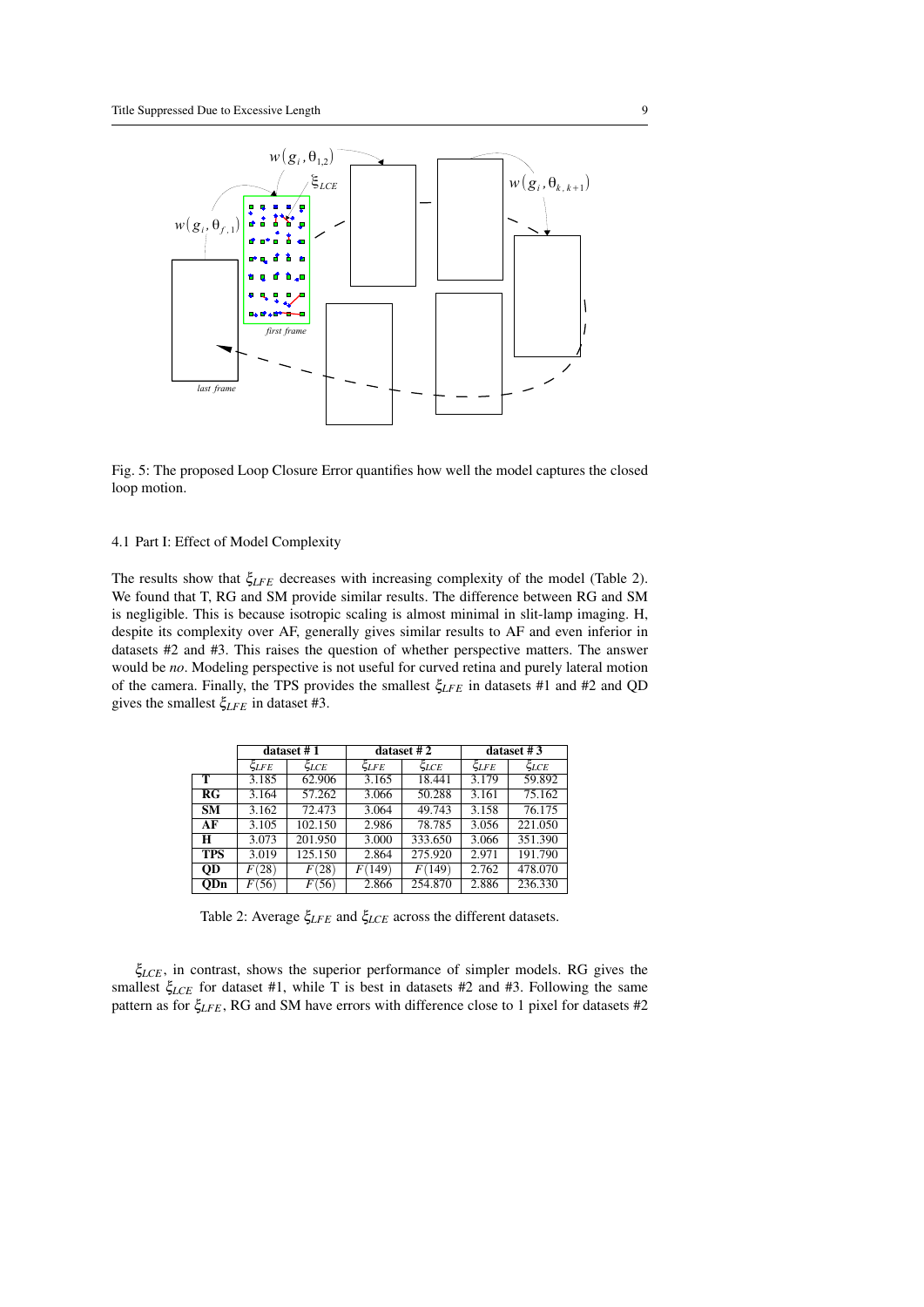and #3. However this does not hold for dataset #1. As one can see the difference in ξ*LCE* between T and RG in dataset #1 is small (only 5.644 pixels) while for datasets #2 and #3 it is much larger (31.847 and 15.27 pixels respectively). This indicates that the rotation component of the model was completely redundant when the patient froze during examination (dataset #2) and the phantom eye was fixed to the holder (dataset #3). AF and TPS showed close results in datasets #1 and #3 while for dataset #2 ξ*LCE* differs considerably. Additionally, ξ*LFE* was similar between AF and TPS for dataset #2. This means a small impact of affine deformations in datasets #1 and #3. H appeared to be the worst model.

QD was derived specifically to fit the curved retina [5]. However, it turned out that its estimation from our data is not stable. As one can see this model gives the smallest ξ*LFE* for dataset #3 only. This, somehow, correlates with results described in the literature [1, 23, 19, 5]. However, this model completely fails in  $\xi_{LCE}$  as indicated with  $F(x)$  where *x* is a number of the frame where failure occurred. Indeed, the accumulated drift causes some models to prematurely stop registration before the end of the sequence. In such case, the model contains numerically unstable parameter combinations (quadratic and cross terms) which force point coordinates to become very large if a 'faulty estimate occurs in the process of chaining for  $\xi_{LCE}$  computation. Therefore, when the points tend to be in a degenerate configuration it is the most sensitive model. Thus, we rule out QD from the next experiment. Our normalization method improves the fitting of the quadratic model. Results for dataset #1 showed that failure has been delayed by QDn for 28 frames. The failure was completely eliminated in datasets #2 and #3. We illustrate this improvement with graph plots in Figure 6. We show the 'spread' of the points from the uniform grid defined for ξ*LCE* computation. This demonstrates the model response to scene geometry at central and peripheral portions of the retina. The dashed black lines indicate the frame when failure occured. One can observe that QDn provides the smallest ξ*LFE* for dataset #3 and nearly the same ξ*LFE* as TPS for dataset #2. One can see that normalization suppressed the effect of quadratic part making QDn fit similar to AF in dataset #3. Examples of registered image pairs highlighting areas in which the output of the evaluated transformation models differ are shown in Figure 7.

#### 4.2 Part II: Effect of the Number of Points

We defined the minimum and maximum number of samples as 20 and 100 respectively and computed the ξ*LFE* and ξ*LCE* by selecting points randomly with steps of 2 samples. We made 50 trials and averaged the results. Results for this evaluation test are similar among the three datasets. The example of dataset #2 is shown in Figure 8. All transformations show an increase in ξ*LFE* approximately 0.5 pixels with an increase in the number of point correspondences. This happens because more data brings more constraints to the estimated parameters. However, there is no common trend among results on ξ*LCE*. Varying subsets of point from 20 to 100 lead ξ*LCE* to decrease approximately 1.5 times for T, RG, SM and AF. It also decreased approximately 2.5 times for H. One can see that H shows high variance when the number of points is not sufficient and stabilizes only when more than 50 points are supplied. TPS showed a decreasing trend between 20 and 45 points followed by unstable behavior in 45-78 points and starts increasing between 78 to 100 points. This instability is due to the number of control points used to define the deformation grid in TPS, it was constant despite of changing the number of point correspondences. QDn started to give meaningful results only when 68 points were supplied for estimation. It showed unstable behavior with varying ξ*LCE* from 256 to 263 between 70 and 100 points. This indicates that this model is very sensitive to the number of points.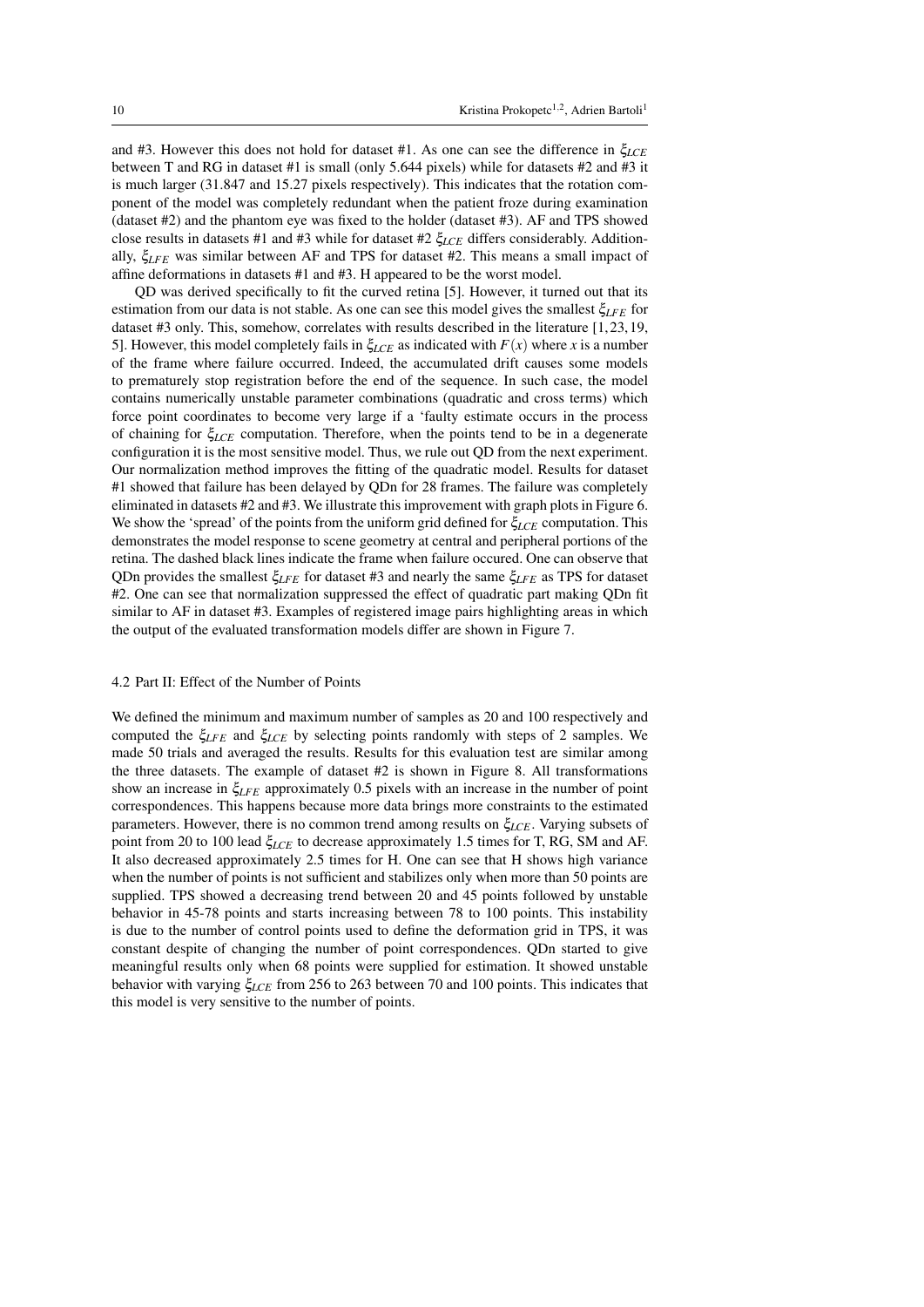

Fig. 6: The 'spread' evaluation results over different datasets without subsampling.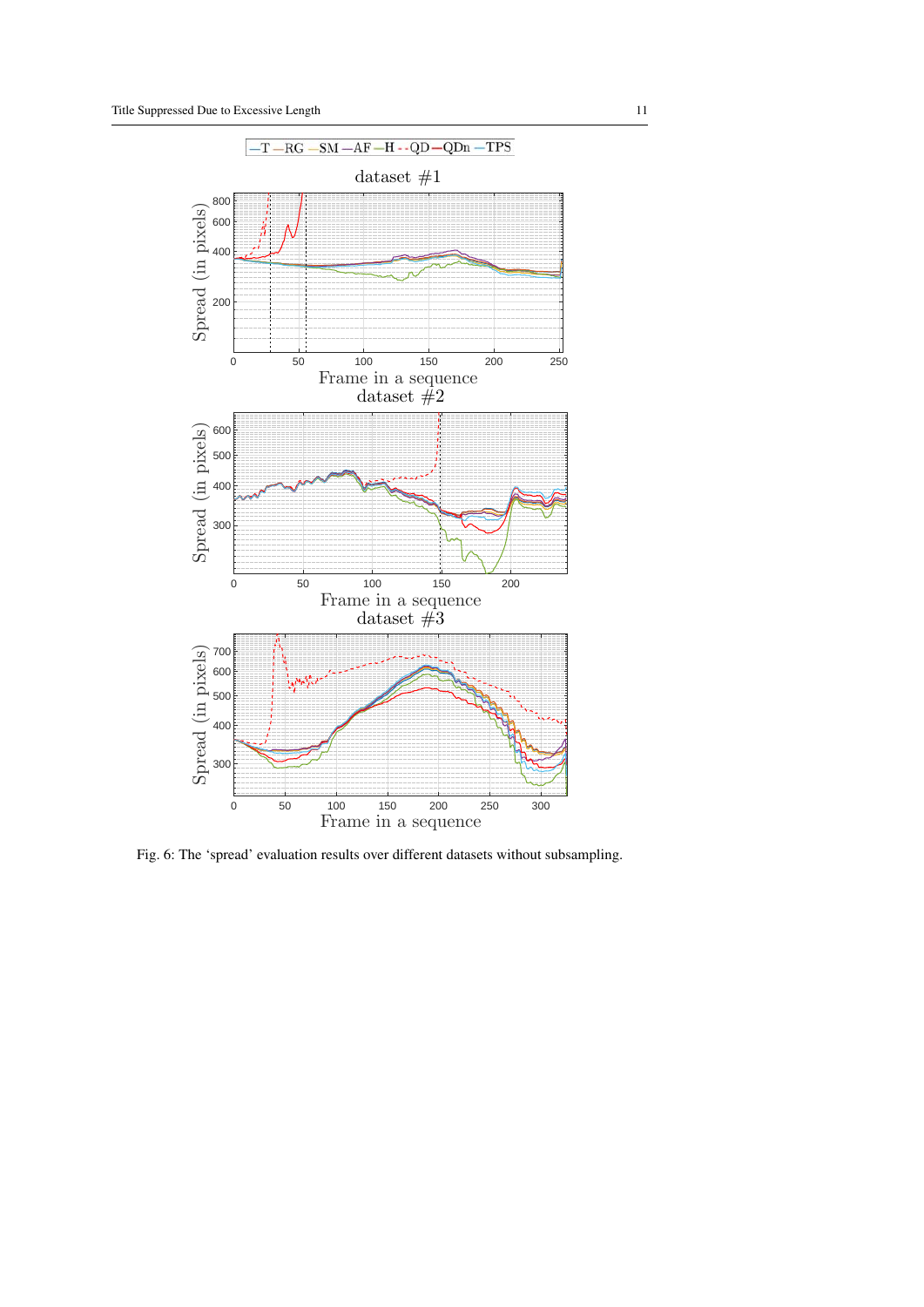

Fig. 7: Examples of registered image pairs with different transformation models. The images are taken from dataset #2. The first image of the sequence is registered with the last image by applying the set of 241 pairwise estimated transformations sequentially.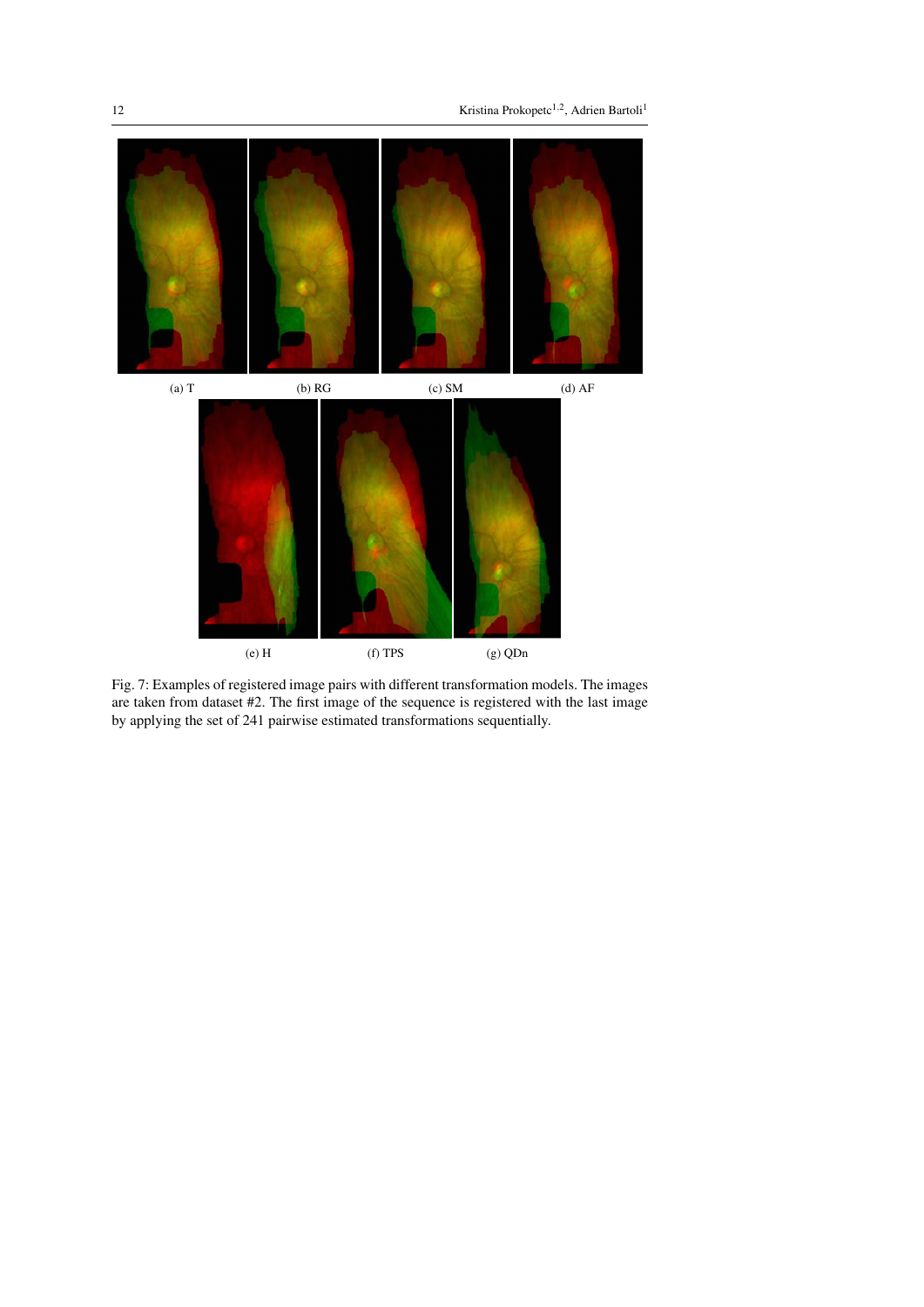

Fig. 8: Effect of the number of points. Example of dataset #2.

## 5 Conclusion

We have presented a comparative study of transformation models applied to sequential retinal image mosaicing in computer-assisted slit-lamp imaging. We evaluated different models on the subject of drift accumulation. We proposed the point correspondence based evaluation framework and the LCE metric to quantify the drift, We also derived a new normalization procedure to improve the quadratic model's fitting.

The results obtained on three datasets have shown that local registration error decreases with increasing complexity of the transformation model while simple models appeared to produce less accumulated drift. The homography turned out to be irrelevant as perspective deformations might be considered absent. Despite its popularity in the applications of retinal image registration the quadratic model turned out to be completely unstable on our data even after improvement by our proposed normalization procedure. Thus, the choice is meant to be done from the remaining models, namely translation, similarity, rigid, affine and TPS.

The translation, despite of the lowest accumulated drift, is too simple for the majority of clinical cases where the patients are normally very photosensitive and cannot completely freeze during the procedure. The rigid transformation, which is currently used in the system (Figure 1a) and can model rotations, is not sufficiently flexible. The similarity covers isotropic scaling which sometimes occur during the examination. The affine model represents a superset for translation, rigid and similarity models. It covers more deformation types and provides better results. The TPS is complex but the adaptive smoothing makes it always stiff causing, however, a large drift. Therefore, in sequential mosaicing with long slit-lamp image sequences the simple models, specifically translation, rigid, similarity and affine can be the choice among others. However, an affine model is the best possible compromise between ability to model pairwise transformation and simplicity in dealing with drift. The models with higher complexity are best for short-term registration on different types of data.

This work is planned to be extended to replace the rigid model currently used in QuantelMedical's slit-lamp device. The idea is to establish long-term inter-frame point correspondences with the affine transformation model. This will allow us to proceed with Bundle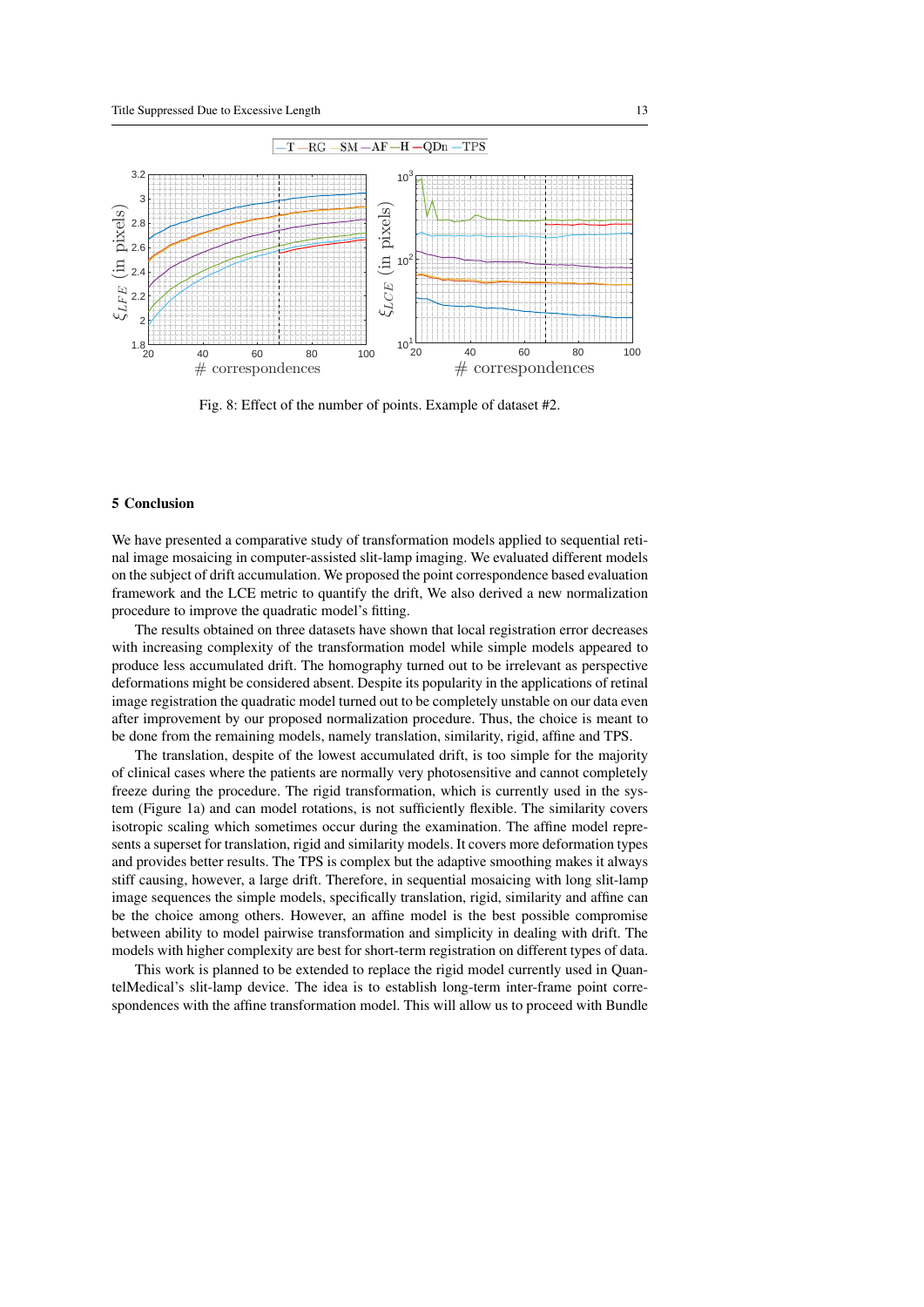Adjustment as a global refinement step [16]. Using the affine model is fundamental to provide a sensible estimate to initialize Bundle Adjustment.

# 6 Disclosures

Conflict of Interest: The authors declare that they have no conflict of interest.

- Ethical approval: All procedures performed in studies involving human participants were in accordance with the ethical standards of the institutional andor national research committee and with the 1964 Helsinki declaration and its later amendments or comparable ethical standards.
- Informed consent: Informed consent was obtained from all individual participants included in the study.